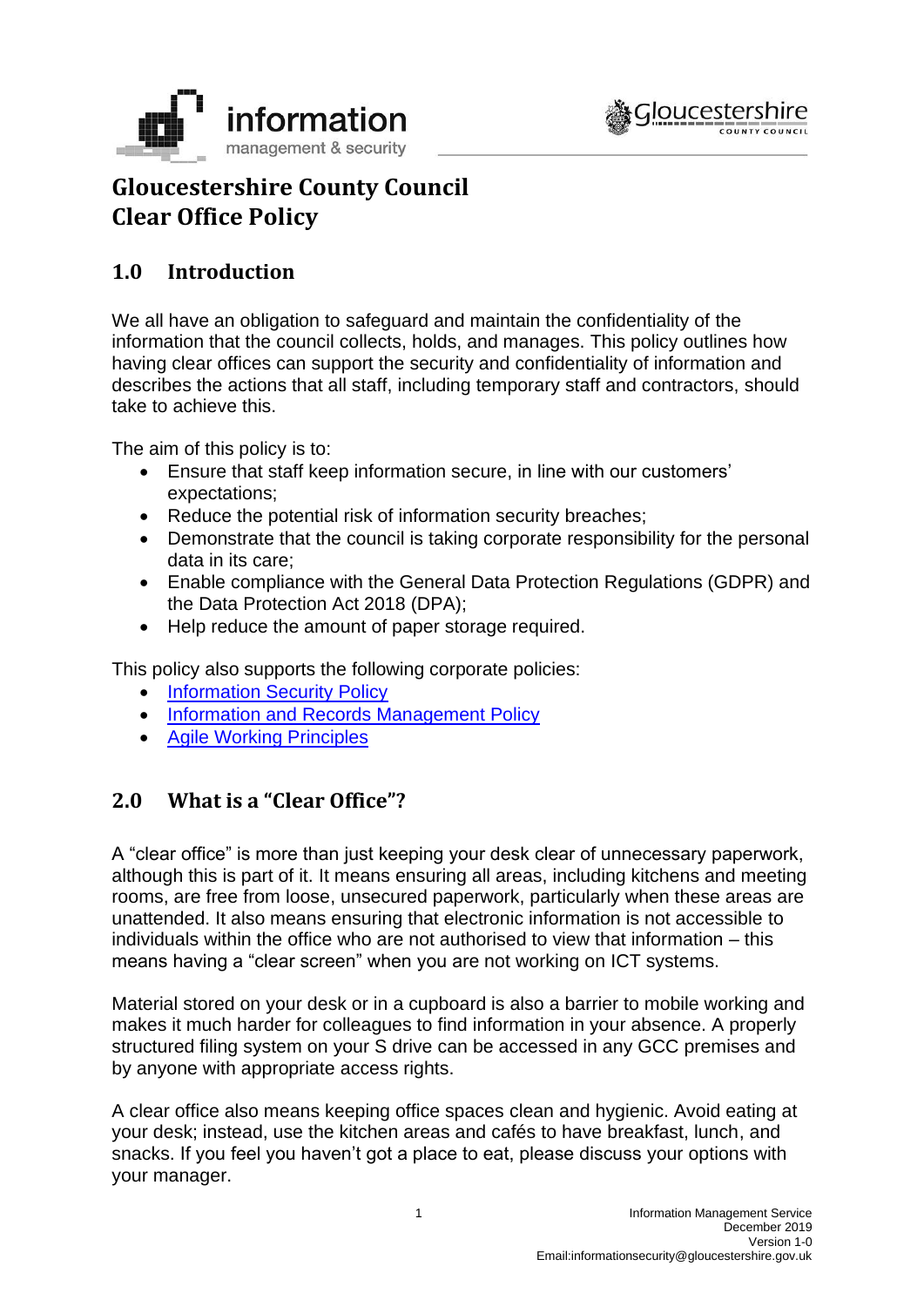# **3.0 The Policy in Operation**

Maintaining a clear office requires all staff to follow some fairly straightforward steps:

# **Check and Clear**

#### **PAPER**

- $\checkmark$  All paperwork should be tidied away when not in use, with confidential or sensitive information, personal and special category data locked away securely;
- $\checkmark$  Ensure the desk you have been working on is clear of all paperwork when you leave it – this includes desks in hot-desking areas. If you are going to be away from your desk for more than half of your working day, clear the desk so that it can be used by colleagues;
- $\checkmark$  Always clear your desk before you go home. This includes tidying away personal items;
- $\checkmark$  Regularly check the storage units in your office for paperwork that may have become "lost" or "forgotten", especially if there are cupboards, pedestals and tambours that aren't used to store current records. Remember to pull drawers out to check that nothing has fallen behind or underneath them;
- $\checkmark$  Remember to check any "unseen" and/or "quirky" spaces within your office area and building – there may be attics; basements; roof voids where paperwork might have been left;
- $\checkmark$  Spaces such as windowsills; mantelpieces; meeting rooms; kitchens; floors under desks, and toilets must be kept free of any paperwork;
- $\checkmark$  Put a date and time in your diary to regularly sort out your paperwork to make sure you still need it;
- $\checkmark$  Always collect anything that you do have to print from MFD printers and scanners and other devices immediately. Never leave printouts on or by the machine;
- Don't leave boxes of files or loose paperwork unmanaged across your office space; these can end up becoming damaged or lost;
- **\*** Don't print off emails or other documents just to read them. This just generates increased amounts of clutter, increases the risks to information being lost or mishandled and increases your CO<sub>2</sub> footprint!
- **\*** Don't leave any records you are using out of the office unattended. Ensure you follow the [guidance for remote working with physical records.](https://staffnet.gloucestershire.gov.uk/internal-services/information-management-service/storing-retrieving-and-disposing-of-data/handling-and-securing-physical-records-when-out-of-the-office/)

#### **Electronic Information**

- $\checkmark$  Be aware of who can see the information on your screen as you work on it and where possible, move to a more private space when working on very sensitive information.
- ✓ Computers; laptops; tablets; and phones should be locked (press Ctrl+Alt+Del or Windows Key + L) when you are away from your workstation, or they are not in use.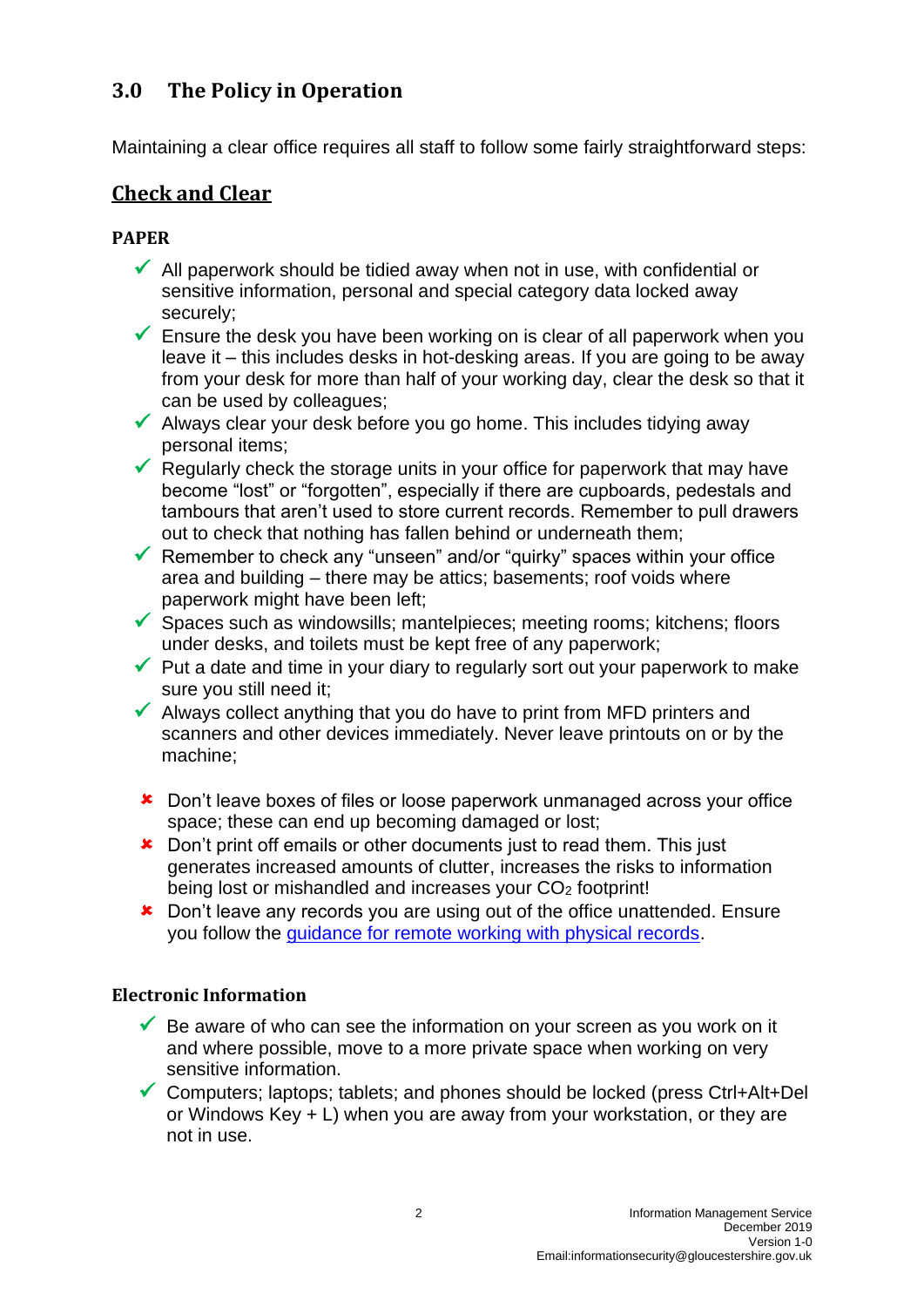**\*** Don't leave mobile storage devices, such as DVDs and USB drives, out on desks. Instead, store them securely.

#### **Store**

- $\checkmark$  Make sure you store paper records in an appropriate place, so that only the people who need access to the records have it. This means storing sensitive and confidential files in lockable storage units;
- $\checkmark$  Think about who would need access to information if you were off sick and how they would be able to get access, e.g.:
	- \* Don't store working project papers, used by several colleagues, in your individual locker. Your colleagues won't be able to get hold of the information they need. Instead, store the documents in a filing cabinet that the appropriate people have access to.
	- **\*** Don't save electronic team documents on your P: drive. In the event that you are absent, no one will be able to access them. See the [E](https://staffnet.gloucestershire.gov.uk/internal-services/information-management-service/storing-retrieving-and-disposing-of-data/electronic-records-management-e-storage/managing-your-p-and-s-drives/)[storage](https://staffnet.gloucestershire.gov.uk/internal-services/information-management-service/storing-retrieving-and-disposing-of-data/electronic-records-management-e-storage/managing-your-p-and-s-drives/) Staffnet page for more information on what should be stored on your P: drive.
- $\checkmark$  Scan and upload documents to systems and dispose of the original paper records once you've checked the quality, readability and usability of the electronic scanned document in accordance with GCC's [Scanning Policy;](https://www.gloucestershire.gov.uk/media/2092728/scanning-policy-v2-0.pdf)
- $\checkmark$  Paper records that your team no longer need on a day-to-day basis but still need to be retained could be transferred to storage in the corporate Records [Centre.](https://staffnet.gloucestershire.gov.uk/internal-services/information-management-service/records-centre/) All records with long term or historical value should be transferred to Gloucestershire Archives for permanent preservation.

For more guidance, see the [Information Protection and Handling Standards.](https://www.gloucestershire.gov.uk/media/2112055/information-protection-and-handling-standards-v23.pdf)

#### **Dispose**

- ✓ Consult the corporate [Records Retention and Disposal Schedule](https://www.gloucestershire.gov.uk/media/2103618/2020-retention-schedule-v34.pdf) to make sure you know what needs to be kept and for how long. Records for permanent preservation can be transferred directly to Gloucestershire Archives;
- $\checkmark$  All [ROT](https://staffnet.gloucestershire.gov.uk/internal-services/information-management-service/storing-retrieving-and-disposing-of-data/electronic-records-management-e-storage/electronic-records-management-e-storage/deleting-rot-redundant-obsolete-and-trivial-information/#main) (redundant, obsolete and trivial) information should be disposed of as soon as possible;
- $\checkmark$  Always use the correct method to destroy paperwork. Never destroy paperwork through non-council waste facilities:
- $\checkmark$  All personal and/or sensitive information must be destroyed using the confidential waste facilities provided across the organisation, to ensure that this information is shredded.
- $\checkmark$  Paperwork that does not form a record of business activity and does not contain personal and/or sensitive information should be placed in recycling bins. This would include magazines, published material, and blank forms.

## **4.0 Security breaches**

Leaving personal and/or sensitive information unattended, out for view, or lost and hidden may comprise **an information security breach** as it may breach the